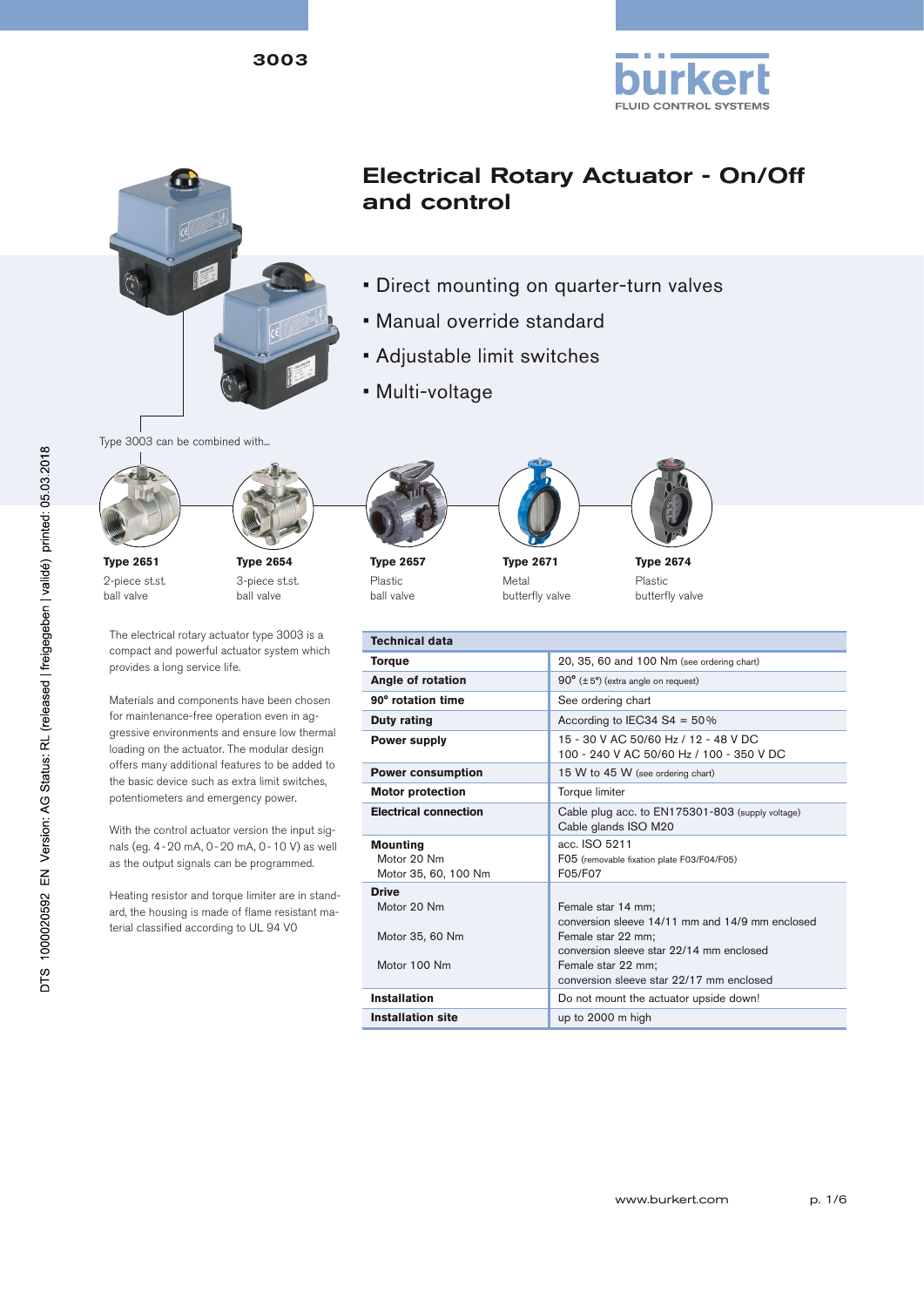

| <b>Technical data</b>                                       |                                                                                                                                                                          |
|-------------------------------------------------------------|--------------------------------------------------------------------------------------------------------------------------------------------------------------------------|
| <b>Limit switches</b>                                       | 4 adjustable (2 for motor and 2 additional for feedback)<br>max. 250 V AC / 5 A                                                                                          |
| <b>Standard signal</b><br>(programmable)<br>Input<br>Output | $-0 - 10V$<br>$-4 - 20$ mA<br>$-0-20$ mA<br>$-0 - 10V$<br>$-4 - 20$ mA                                                                                                   |
|                                                             | $-0 - 20$ mA                                                                                                                                                             |
| <b>Manual override</b>                                      | Standard (at 20 Nm with the included hand lever)                                                                                                                         |
| <b>Mechanical limit stops</b>                               | Standard                                                                                                                                                                 |
| <b>Optical position indicator</b>                           | Standard                                                                                                                                                                 |
| <b>Material</b><br>Cover / Body<br>Axis, screw<br>Gear unit | Nylon / PA 6.6<br>Stainless steel<br>Stainless steel and PC                                                                                                              |
| <b>Type of protection</b>                                   | IP66 with cable plug installed                                                                                                                                           |
| Ambient temperature range                                   | $-10 °C$ to $+55 °C$<br>(emergency power version - 10 up to 40 °C)                                                                                                       |
| Weight                                                      | 1 Kg (20Nm), 2.1 Kg (35-100 Nm)                                                                                                                                          |
| <b>Options</b>                                              | Varied rotation time<br>Third position (for 180°)<br>Feedback on/off actuators:<br>- Potentiometer 1K, 5K or 10K<br>- Analogue signal 4-20 mA<br>Emergency power version |
| <b>Heating resistor</b>                                     | Standard                                                                                                                                                                 |

## Sectional view

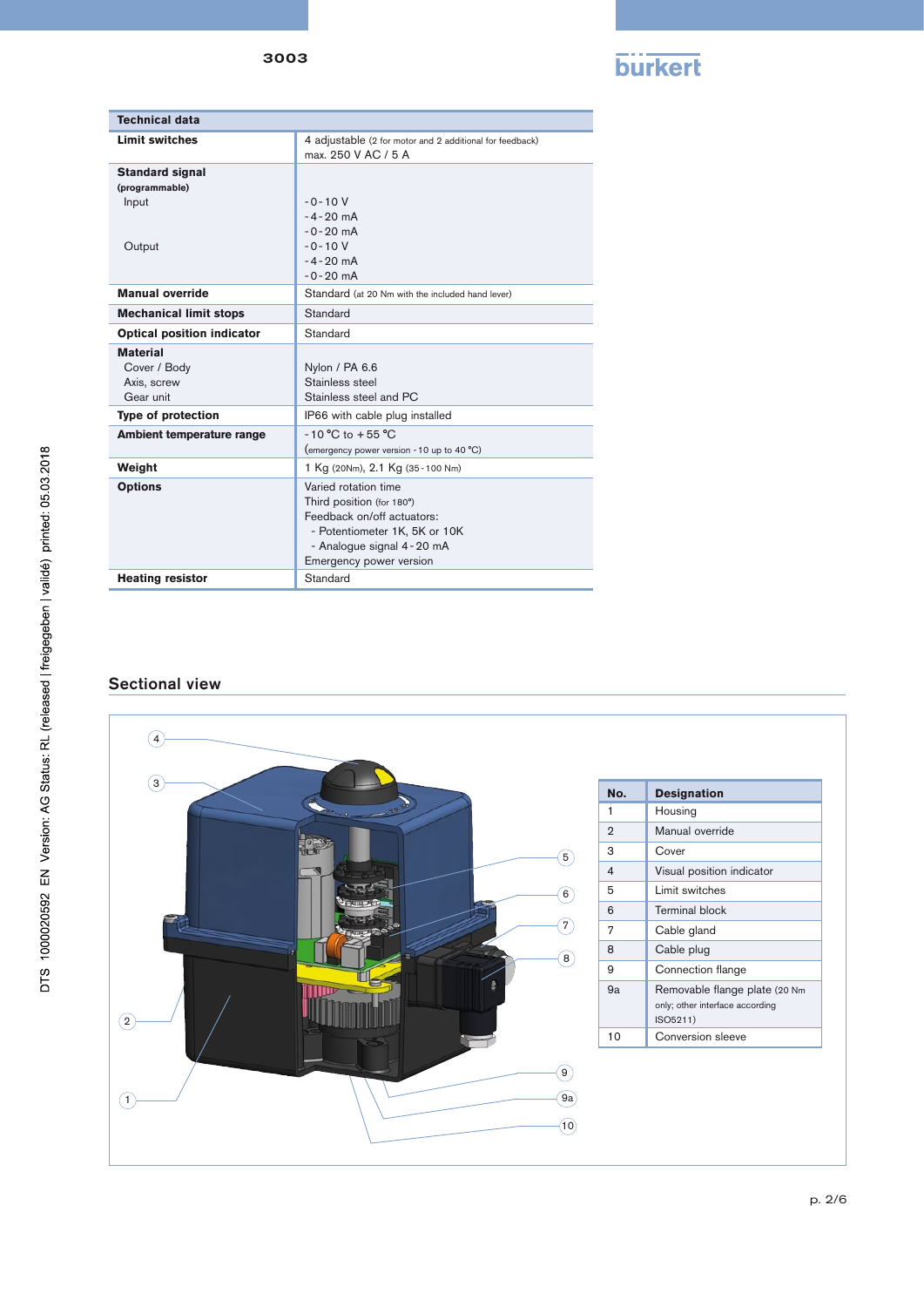



## Electrical connections

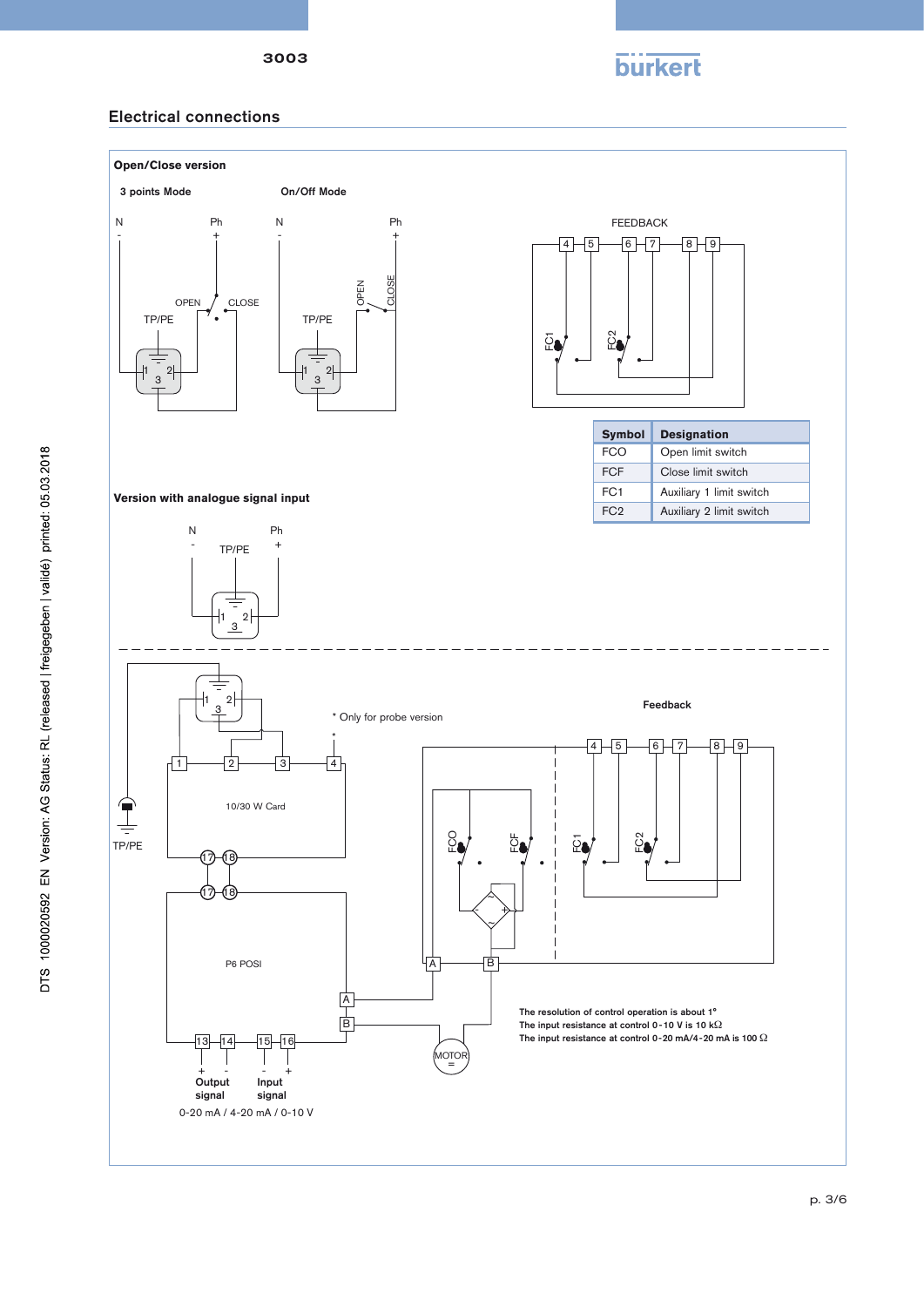

# Dimensions [mm]

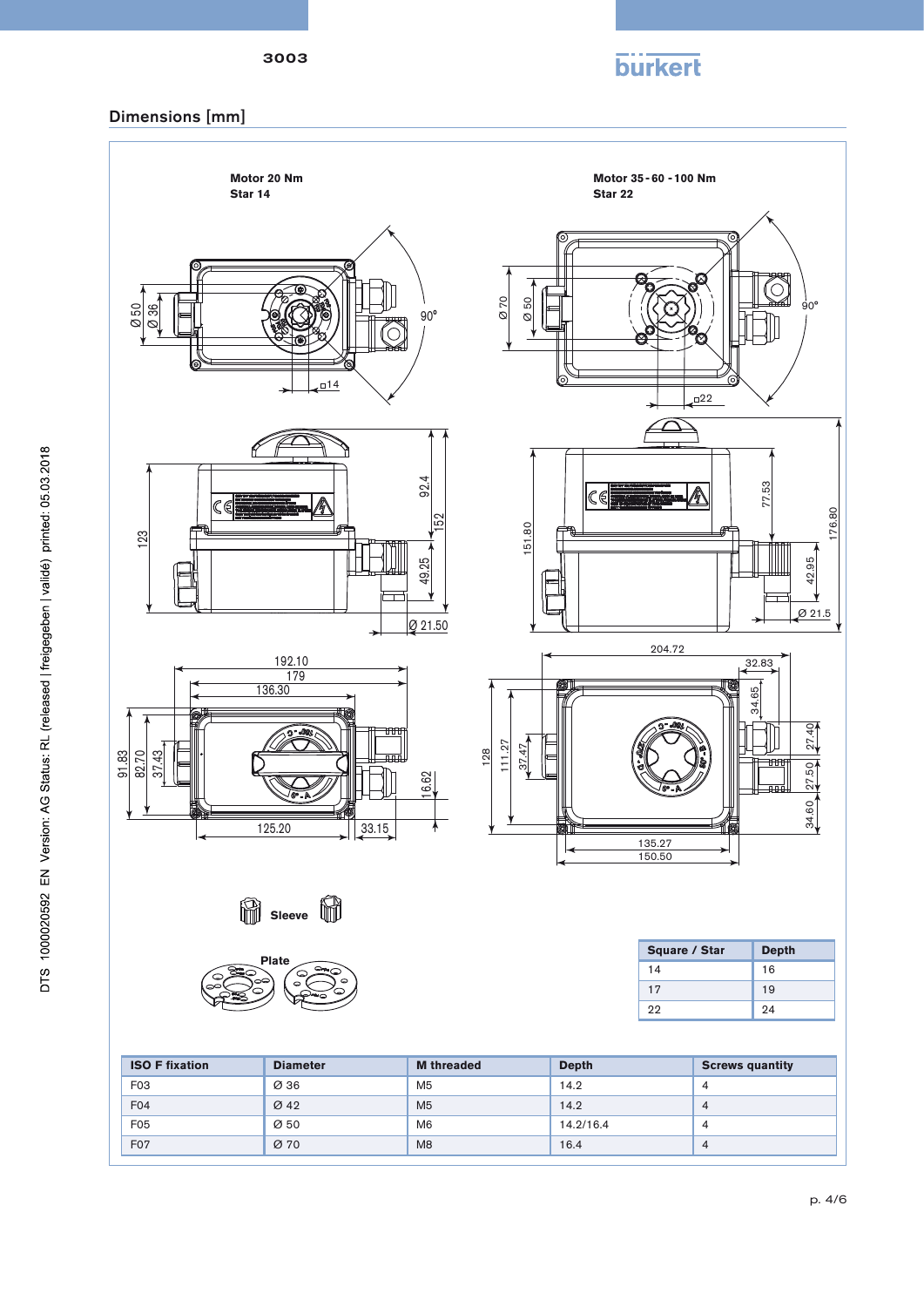## Ordering chart (other versions on request)

#### Multi-voltage version without analogue signal input

**Remark :** For the actuator choice, we recommend a safety torque equal to 1.5 times of the valve maximal torque (standard).

| stars<br>Drive<br>[mm] | Conversion<br>star<br>sleeve<br>[mm] | Connection<br>flange | Torque | 5<br>rotation<br>(Information<br><b>Sec</b><br>time*<br>(bad<br>စ္မ်<br>-<br>+1 | consumption<br>Power                       | trequency<br>Voltage                       | o,<br><b>Article</b> |
|------------------------|--------------------------------------|----------------------|--------|---------------------------------------------------------------------------------|--------------------------------------------|--------------------------------------------|----------------------|
| 14                     | 14/11 and<br>14/9                    | F05 (F03-F04)        | 20 Nm  | $12$ sec.                                                                       | 15 W                                       | 15-30 V AC, 50/60 Hz /<br>12-48 V DC**     | 225192 评             |
|                        |                                      |                      |        |                                                                                 |                                            | 100-240 V AC, / 50/60 Hz<br>/ 100-350 V DC | 225193 评             |
| 22/14<br>22            |                                      | F05-F07              | 35 Nm  | 7 sec.                                                                          | 45 W                                       | 15-30 V AC, 50/60 Hz /<br>12-48 V DC**     | 225194 评             |
|                        |                                      |                      |        |                                                                                 |                                            | 100-240 V AC, / 50/60 Hz<br>/ 100-350 V DC | 225195 评             |
|                        |                                      |                      | 60 Nm  | $12$ sec.                                                                       | 45 W                                       | 15-30 V AC, 50/60 Hz /<br>12-48 V DC**     | 225196 评             |
|                        |                                      |                      |        |                                                                                 | 100-240 V AC, / 50/60 Hz<br>/ 100-350 V DC | 225197 评                                   |                      |
| 22/17                  |                                      | F05-F07              | 100 Nm | 23 sec.                                                                         | 45 W                                       | 15-30 V AC, 50/60 Hz /<br>12-48 V DC**     | 225198 评             |
|                        |                                      |                      |        | 23 sec.                                                                         | 45 W                                       | 100-240 V AC, / 50/60 Hz<br>/ 100-350 V DC | 225225 评             |

\* other rotation time and rotation angle on request

\*\* The operating voltage must not fall below 11.5 V

#### Multi-voltage version with analogue signal input

Remark : For the actuator choice, we recommend a safety torque equal to 2 times of the valve maximal torque.

| stars<br>Drive<br>[mm] | Conversion<br>star<br>sleeve<br>$\boxed{\text{min}}$ | Connection<br>flange | Torque | ã<br>90° rotation<br>(Information<br>sec.<br>time*<br>load) | consumption<br>Power                       | Voltage /<br>frequency                     | Article no. |       |         |      |                                            |          |
|------------------------|------------------------------------------------------|----------------------|--------|-------------------------------------------------------------|--------------------------------------------|--------------------------------------------|-------------|-------|---------|------|--------------------------------------------|----------|
| 14                     | 14/11 and<br>14/9                                    | F05 (F03-F04)        | 20 Nm  | 25 sec.                                                     | 15 W                                       | 15-30 V AC, 50/60 Hz /<br>12-48 V DC**     | 225199 评    |       |         |      |                                            |          |
|                        |                                                      |                      |        |                                                             |                                            | 100-240 V AC, / 50/60 Hz<br>/ 100-350 V DC | 225200 评    |       |         |      |                                            |          |
| 22                     | 22/14                                                | F05-F07              | 35 Nm  | 40 sec.                                                     | 45 W                                       | 15-30 V AC, 50/60 Hz /<br>12-48 V DC**     | 225201 评    |       |         |      |                                            |          |
|                        |                                                      |                      |        |                                                             |                                            |                                            |             | 35 Nm | 40 sec. | 45 W | 100-240 V AC, / 50/60 Hz<br>/ 100-350 V DC | 225202 评 |
|                        |                                                      |                      | 60 Nm  | 79 sec.                                                     | 45 W                                       | 15-30 V AC, 50/60 Hz /<br>12-48 V DC**     | 225203 评    |       |         |      |                                            |          |
|                        |                                                      |                      |        |                                                             | 100-240 V AC, / 50/60 Hz<br>/ 100-350 V DC | 225204 评                                   |             |       |         |      |                                            |          |
| 22/17                  |                                                      | F05-F07              | 100 Nm | 119 sec.                                                    | 45 W                                       | 15-30 V AC, 50/60 Hz /<br>12-48 V DC**     | 225205 评    |       |         |      |                                            |          |
|                        |                                                      |                      |        | 100-240 V AC, / 50/60 Hz<br>/ 100-350 V DC                  | 225206 评                                   |                                            |             |       |         |      |                                            |          |

\* other rotation time and rotation angle on request \*\* The operating voltage must not fall below 11.5 V